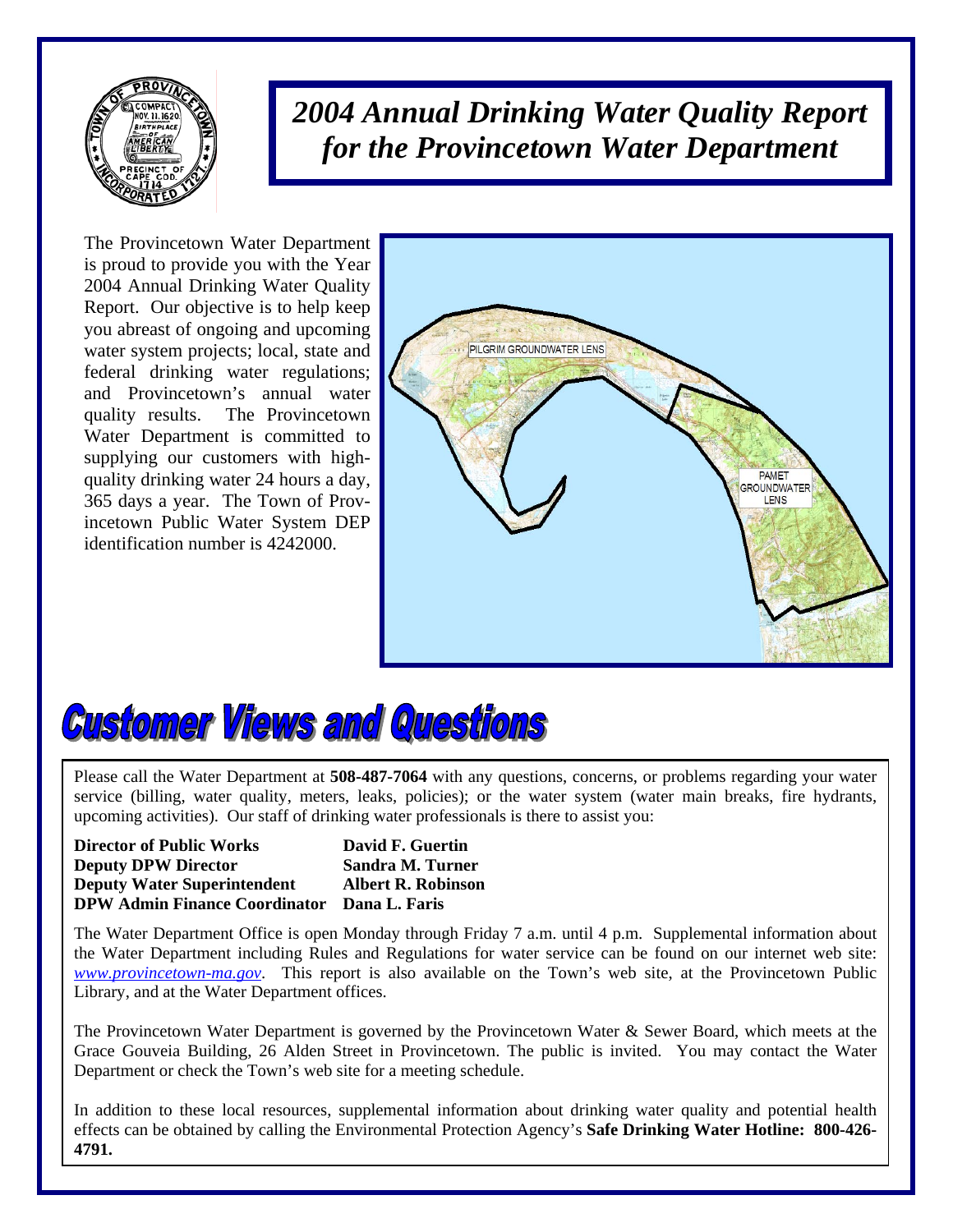

The Provincetown Water Department supplies drinking water to the Town of Provincetown and several areas within the Town of Truro. Provincetown's water supply sources consist of three wellfields located in the Pamet Lens of the Cape Cod Aquifer. The Pamet Lens extends from the north side of the Pamet River to Pilgrim Lake. The primary source is the South Hollow Wellfield, which consists of eight individual wells. Provincetown's secondary supply is the Knowles Crossing Wellfield that consists of two active wells. During the summer peak season (June 1 through October 1) the Town of Provincetown also uses two additional wells located at the former North Truro Air Force Base, which now lies within the boundaries of the Cape Cod National Seashore, under a Special Use Permit issued annually by the Seashore.



The groundwater pumped from these sources is treated at two chemical addition facilities for corrosion control and disinfection purposes, one at South Hollow and the other at the Knowles Crossing well field. Potassium hydroxide is used to increase the pH of the water to a target level of 7.5 for corrosion control, and chlorine (sodium hypochlorite) is added as a means of protecting the water distribution system from microbiological contaminants. In addition, a polyphosphate sequestrant is used for the control of trace levels of iron and manganese.

Treated water from the wellfields is pumped into the water distribution network and delivered to the Provincetown by through a 12-inch transmission main traveling from South Hollow Road and along Shore Road in North Truro to the Provincetown town line. The water distribution system is made up of approximately 38 miles of pipe of varying size between 16-inches and 6-inches in diameter. The water distribution system also includes three water storage tanks: the Mt. Gilboa tank in the east end of Provincetown which has a capacity of approximately 2.7 million gallons; and the two Winslow Street tanks located adjacent to Veteran's Memorial School, which have capacities of 1.1 million gallons and 3.8 million gallons. Together these three water storage tanks provide water during peak hourly water demands and for fire protection.



## **ojects and Activities**



The Water Department continues to work diligently to make improvements to the Provincetown Water System. During 2004 the Water Department made capital improvements to our pump stations and wellfields, including structural and building improvements to the Knowles Crossing Pump Station, site work, an upgrade of the chemical feed facilities, completion of stand-by generators at both stations, and installing material lift station and bulk storage tanks at Knowles Crossing. In addition, Provincetown has been working closely with Truro to identify potential new water supplies. The Pamet Lens Oversight Group (PLOG), consisting of representatives from both Towns, has identified two potential sites in Truro: North Union Field and Site C-5. Both of these alternatives look very promising, and the Water Department intends to conduct additional studies of both of these sites. After these

studies are completed and depending on their results, the permitting for North Union Field will start during 2005.

Together these improvements have enabled the Water Department more effectively to produce consistent high-quality drinking water for its customers. Improvement projects planned and ongoing for calendar year 2005 include implementation of a radio-based water meter reading program, rehab of the Mt. Gilboa water tower, the evaluation of new water supply sources, and the construction of additional features to the Town's computer SCADA system. Once completed, these future projects will help ensure that our customers receive the highest quality water and reliable service.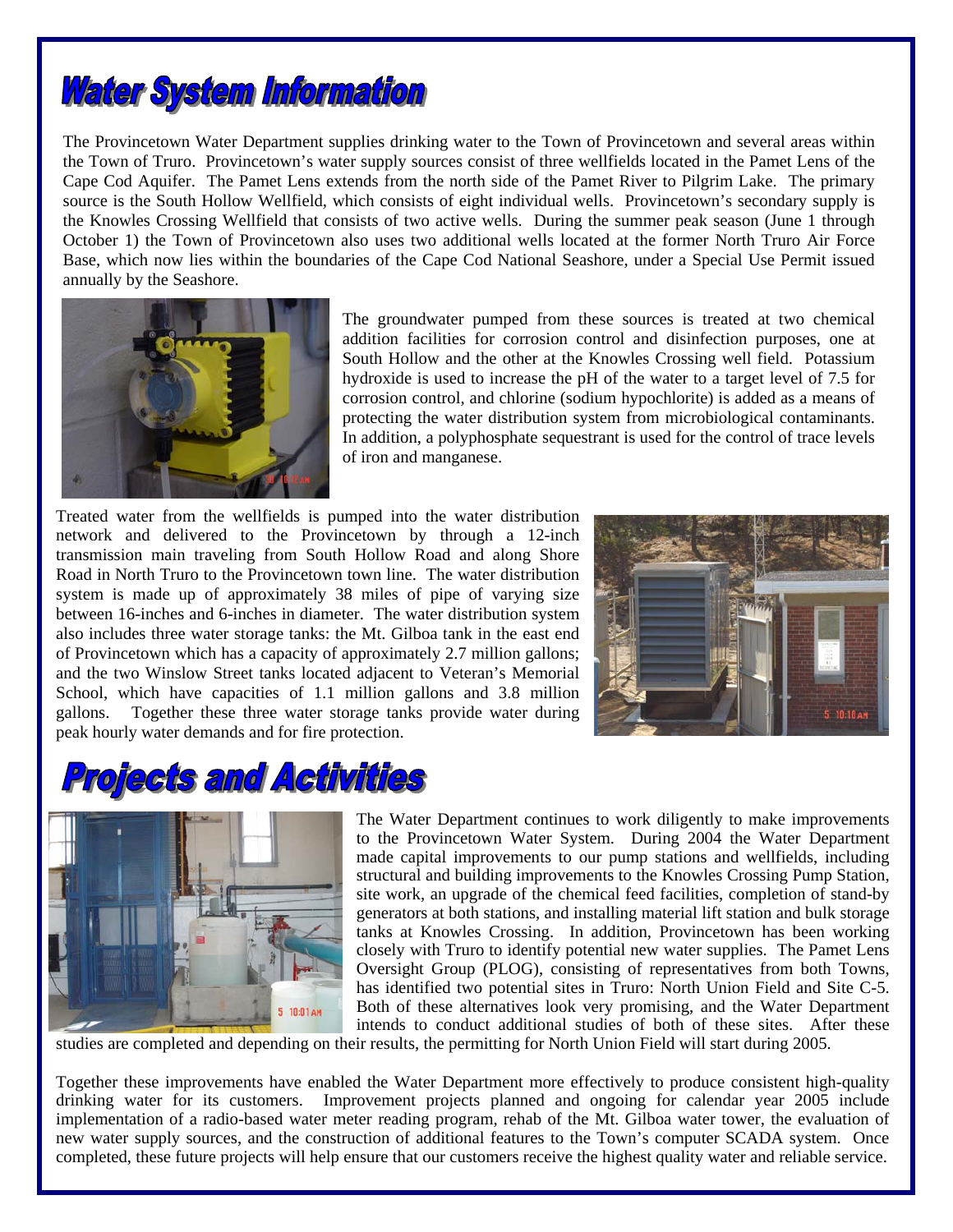# **Water Quality Summary**

The Provincetown Water Department is committed to providing our customers with the highest quality drinking water that meets or exceeds state and federal drinking water standards for quality and safety. Each year the Water Department conducts over 10,000 water quality tests, examining them for more than 120 potential drinking water contaminants. A summary of the most recent annual data for contaminants with primary drinking water standards detected during the period January 1, 2004 through December 31, 2004 is provided in the Table below. **All of the contaminants detected were below allowed levels**. Not listed are contaminants that were tested for but not detected.



| <b>Substance</b>                            | Average                |                            | <b>Highest Level</b>                                   |            | Source of                                                                                                       |
|---------------------------------------------|------------------------|----------------------------|--------------------------------------------------------|------------|-----------------------------------------------------------------------------------------------------------------|
| (Contaminant)                               | Level                  | Range                      | Allowed                                                | EPA's Goal | Contaminant                                                                                                     |
|                                             | Detected               | Detected                   | (EPA's MCL)                                            | (MCLG)     |                                                                                                                 |
| Alpha emitters (pCi/L)                      | 1.5                    | 1.5                        | 15                                                     | $\Omega$   | Erosion of natural deposits                                                                                     |
| Chlorine (ppm)                              | 0.42                   | $0.0 - 0.99$               | $MRDL = 4$                                             | $MRDLG=4$  | Water additive used to control microbes                                                                         |
| Chromium (ppm)                              | 0.01                   | $0.0 - 0.02$               | 0.1                                                    | 0.1        | Erosion of natural deposits; discharge from<br>pulp mills                                                       |
| Copper (ppm)<br>40 Sites                    | 0.42<br>$(90\%$ tile)  | $ND - 0.17$<br>1 > A.L     | A.L 1.3<br>in less than 10% of<br>the samples taken    | 1.3        | Corrosion of household plumbing; erosion<br>of natural deposits; leaching from wood<br>preservatives.           |
| Lead (ppm)<br>40 Sites                      | 0.001<br>$(90\%$ tile) | $ND - 0.002$<br>$< 1$ A.L. | A.L. 0.015<br>in less than 10% of<br>the samples taken | $\Omega$   | Corrosion of household plumbing; erosion<br>of natural deposits                                                 |
| Nitrate (ppm)                               | 0.6                    | $ND-0.8$                   | 10                                                     | 10         | Run-off from fertilizer; leaching from sep-<br>tic tanks; sewage; erosion of natural<br>deposits                |
| Sodium (ppm)                                | 44                     | $25 - 75$                  | <b>NR</b>                                              | <b>NR</b>  | Naturally present in the environment; run-<br>off from the use of road salt, by-product of<br>treatment process |
| Total THMs (ppb)<br>(Trihalomethanes)       | 1.85                   | $1.0 - 5.0$                | 80-120<br>running quarterly<br>average of samples      | $\Omega$   | By-product of water chlorination                                                                                |
| Total Coliform Bacteria<br>(Present/Absent) | Absent                 | Absent                     | $<$ 5% of monthly<br>samples can be<br>positive        | $\Omega$   | Naturally present in the environment                                                                            |

**Special Information Concerning Lead -** Infants and young children are typically more vulnerable to lead in drinking water than the general population. It is possible that lead levels at your home may be higher than at other homes in the community as a result of materials used in your home's plumbing. If you are concerned about elevated lead levels in your home's water, you may wish to have your water tested. Flush your tap for 30 seconds to 2 minutes before using tap water to reduce lead content. Additional information is available from the **Safe Drinking Water Hotline, 800-426-4791.** 

#### **Definitions**

**90<sup>th</sup>**%tile Out of every 10 homes, 9 were at or below this level

- **MCL** Maximum Contaminant Level: The highest level of a contaminant in drinking water. MCLs are set as close to the MCLGs as feasible using the best available treatment technology.
- **MCLG** Maximum Contaminant Level Goal: The level of a contaminant in drinking water below which there is no known or expected risk to health. MCLGs allow for a margin of safety.
- **MRDL** Maximum Residual Disinfectant Level: The highest level of a disinfectant allowed in drinking water. There is convincing evidence that addition of a disinfectant is necessary for the control of microbiological contamination.
- **MRDLG** Maximum Residual Disinfectant Level Goal: The level of a drinking water disinfectant which there is no known or expected risk to health. MRDLGs do not reflect the benefits of the use of disinfectants to control microbial contaminants.
- **PPM** One part per million.
- **PPB** One part per billion.
- A.L. Action Level: The concentration of a contaminant that, if exceeded, triggers treatment or other requirements, which a water system must follow.
- **NR** Not regulated (currently there is no MCL for this compound).
- N/A Not applicable.
- **ND** Not detected. Refers to the detection limit of the chemical analysis instrument or procedure.
- **Sodium** Although there is no MCL for sodium, the Office of Research & Standards Guideline is 20 ppm.